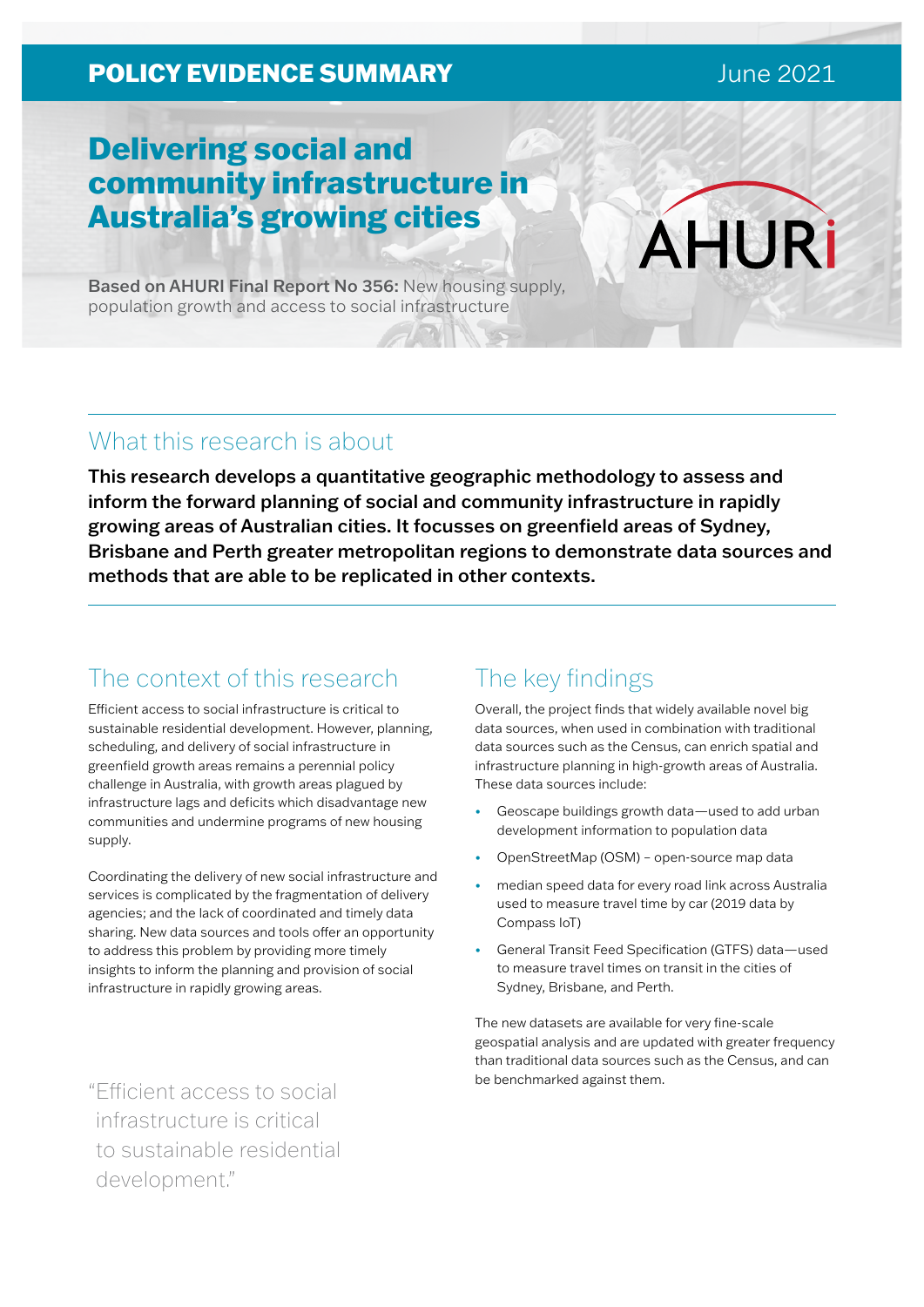#### **Comparing spatial data to Census data**

The research first establishes the ground conditions by analysing the population and dwellings growth profiles across Sydney, Brisbane and Perth, by comparing the 2011 and 2016 census data. It then performs fine spatial and temporal scale analysis of building growth in greenfield development areas in 2018-2019 across these three cities and, finally, presents a population estimation model in which building and development activity is used as a leading indicator for population projection.

The study uses these projected populations to compute spatial accessibility profiles to social infrastructure (schools and hospitals), comparing the performance of growth areas to regional urban accessibility levels, and identifying the hotspots of poor access.

Three greenfield development areas are identified in each of the three cities as case studies, and detailed analyses of buildings growth profiles are performed using the Geoscape data. Building point data is aggregated to the mesh-block level (a mesh block is the finest geographical area defined by the Australian Bureau of Statistics (ABS) at which Census information is collected), and quarterly longitudinal analysis of buildings growth is performed for residential and other mesh-block types for the year 2018–2019.

Using the data observations of increase in numbers and densities of buildings growth, an illustrative model of population estimation is proposed. It shows that the projections estimated using this model match well with the estimated residential population (ERP) data from the ABS.

Tracking residential and building growth at the finest possible spatial scale is critical for policy and planning, and population and demographic models can be enriched and made more accurate and reliable by including buildings and residential growth as explanatory variables in models.

"Tracking residential and building growth at the finest possible spatial scale is critical for policy and planning, and population and demographic models can be enriched and made more accurate and reliable by including buildings and residential growth as explanatory variables in models."

#### **Dwelling densities**

The research's maps of **dwelling densities by area** for all three cities show there is a steady gradient drop-off in dwelling densities with distance from the city centre. There are also hotspots of development in inner-city areas.

The **dwelling densities by population** maps clearly show that higher densities are correlated with the inner-city areas and the main transport and transit corridors, and, in general, low densities are correlated with the newly expanding outer fringes. This is a critical observation for the delivery of social infrastructure. The delivery of some types of social infrastructure might rely on a critical mass of population and dwelling densities, and inefficiencies or delays may arise if this critical mass is not reached.

The dwelling difference maps for Sydney, Brisbane and Perth over the period 2016–2011 show proportional change by SA2 areas (refer to the full report for maps). The inner-city hotspots of development are clearly visible; also visible very clearly is the growth in the respective priority growth areas in all the cities.

The research shows buildings or dwellings growth can be used as a leading indicator for population growth. There is a clear strong and positive correlation observed, for all three cities between population and dwellings growth.

#### **Change in built-form density**

Through the traditional data sources such as the 5-yearly census, or even state level approvals and completions data, quarterly or even yearly changes in actual built form are not detectable. But the change becomes clear when focussing on growth areas, at the level of individual buildings, through a data source like GeoScape.

This method relies on satellite imagery data being converted to vector data on building forms. For areas of low growth, an interval of one or two years will make little difference to the population growth estimates which are likely to be small. Thus, the key application is high growth areas with highly localised development, where population growth may occur suddenly in response to dwellings growth, and for which the timely and responsive planning of social infrastructure then becomes critical.

The research clarifies that as the built form changes, the relationship between population density and builtform density also shifts. This represents an important transformation, as the various density measures are strongly tied to accessibility to jobs and infrastructure. An area of potential improvement is to use the PSMA (Public Sector Mapping Agency) address database to identify building purpose and then estimate the number of dwellings in a residential structure.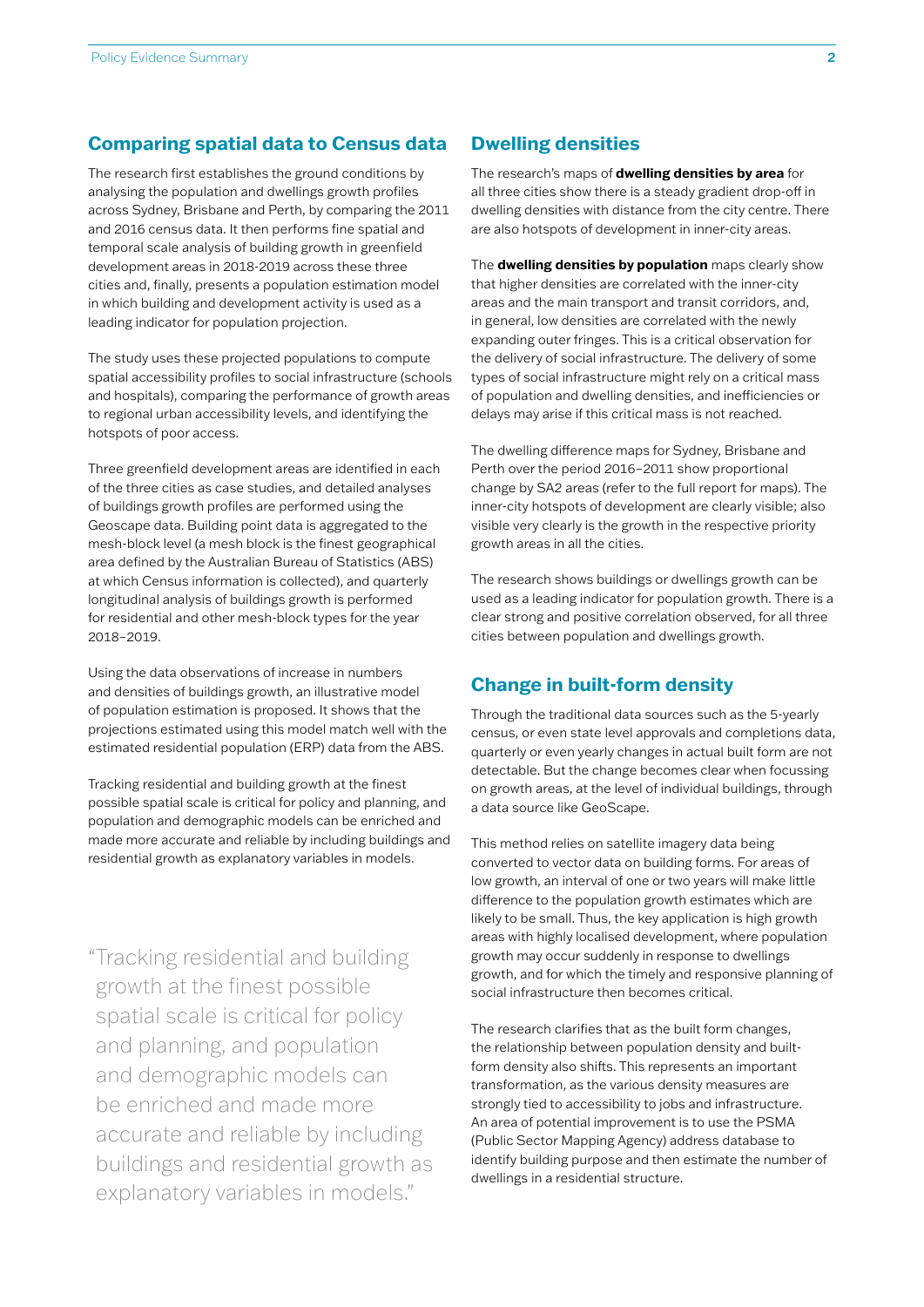#### **Access to social infrastructure**

Greenfield sites provide an opportunity to investigate planning for social infrastructure in a future-focussed strategic manner. This research proposes that accessibility—defined as 'the ease of accessing urban opportunities and activities'—is key to planning for the spatial distribution of social infrastructure. The concept of accessibility links:

- transport connectivity—transport infrastructure access points, travel networks, modes (including active modes), service frequencies and travel times on different modes
- opportunities available at any location.

Residents at a location need to access local infrastructure—for example, schools, hospitals, parks, libraries, community centres. They also need to access networked transport infrastructure that provides access to local and wider parts of the city.

Using schools and hospitals as demonstration areas, spatial accessibility profiles are created for a diverse set of travel-time thresholds.

A notable pattern emerging is that walking and transit access to social infrastructures in the growth areas invariably lags behind the regional average in all three cities. The gaps between growth areas and regional averages are most significant in relation to transit access. For example, the average individual in Ripley, Brisbane, is able to reach 0.6 public schools in 30-minutes transit, and in Yarrabilba 1.0 public schools can be reached. These figures compare to the regional average of 3.6 schools. In the growth areas of the three cities, walking access to schools and hospitals also notably lags behind. The gaps in transit and walking access suggest:

- lack of social infrastructure provision in the vicinity of growth areas
- insufficient transit services connecting residents with social infrastructure.

Automobile access to social infrastructure is universally higher than transit access across all three cities, but all access is lower in the growth areas compared to the regional average, bringing out that Australian cities are still car-based, and new areas significantly lag and underperform.

On average, each item of social infrastructure examined can be accessed by fewer people in greenfield areas than those in the whole region. A major explanatory factor for lower accessibility to infrastructure affecting all three greenfield areas is urban form and density. For social infrastructure provision to be economically feasible, a critical population threshold that is being served must be reached.

The accessibility pattern in greenfield areas inevitably pushes the choice of transport mode in those areas towards higher car dependence. People in greenfield areas without access to cars lack a safe and financially sustainable means of transport. Apart from environmental concerns, the additional volume of car travel between city centres and greenfield areas adds to the congestion problem that major cities are already experiencing.

#### **Panel discussion**

In order to gain industry insights, and to identify areas of interest and lags, the research included a panel discussion with participants from local and state governments and private industry. Workshop participants all asserted the importance of using data that is more 'real-time' than the Census when tracking or predicting population growth. This reflects the constantly changing demographics of the cities, which are due to:

- internal and external migration
- changing community aspirations and behaviours
- response to extreme events—such as the COVID-19 pandemic.

Panellists agreed that the tool could support ongoing evaluation of plans and their implementation. For example, if a plan proposes certain population or density targets, then an ongoing accessibility analysis could show whether or not the targets are being met.

### **Difficulties with data sharing**

There are difficulties in data and information sharing across agencies, and in translating data insights into funding and delivery priorities. There are also difficulties around accessing valuable data maintained by individual government agencies, despite increasing commitment to open data platforms. Further efforts to develop innovative measures for understanding and informing social infrastructure requirements and provision in Australia should address these implementation challenges.

"A notable pattern emerging is that walking and transit access to social infrastructures in the growth areas invariably lags behind the regional average in all three cities."